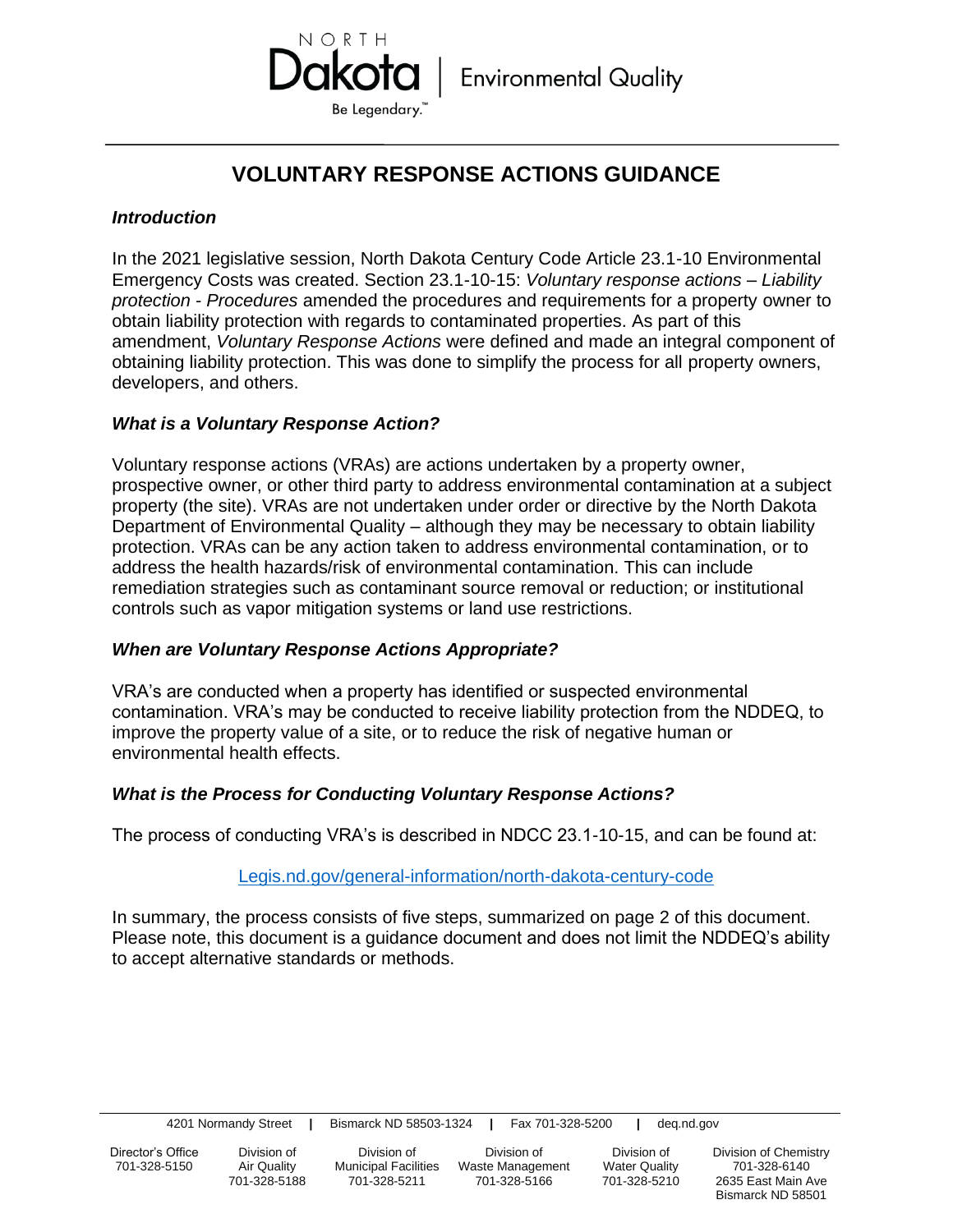### *5-Step Process for Voluntary Response Actions*

- 1. *Application.* An application is filed with the NDDEQ. The application is submitted on State Form Number 62131 and must include a Phase I and Phase II Environmental Site Assessment (collectively referred to as the "Assessments") meeting current ASTM standards. [NDCC 23.1- 10-15(2)]
- 2. *Voluntary Response Action Plan.* An applicant must also submit, either at the time of initial application or after corresponding with the NDDEQ, a Voluntary Response Action Plan (VRAP). The VRAP must include a summary of current site conditions described in the Assessments and the associated health risks. It must also include at least one proposed remedy to address those health risks, and an assessment of the impact to the current health risks of the property. In essence, the VRAP must contain a before/after comparison of the property after the remedial actions are taken. [NDCC 23.1-10-15(2)]

NOTE: The VRAP is not a static document. It may be amended based on site conditions uncovered during investigation/remediation activities, or during NDDEQ review and correspondence.

3. *Voluntary Cleanup Agreement.* After the NDDEQ has reviewed the application, the Assessments, and the VRAP, the NDDEQ may enter into a Voluntary Cleanup Agreement (VCA). The VCA is a formal agreement between the NDDEQ and the Applicant, stating that if the Applicant conducts all actions identified in the final VRAP, then the NDDEQ will take no action to compel additional cleanup. [NDCC 23.1- 10-15(3)]

NOTE: This agreement *ONLY* addresses contamination identified in the Assessments and VRAP – it does not provide future protection against new or newly discovered contamination.

- 4. *Voluntary Response Action Completion Report.* Once the Applicant has completed all remedial activities identified in the final VRAP, the Applicant will submit a Voluntary Response Action Completion (VRAC) Report. This report contains a summary of the actions conducted, a signed statement from the applicant, and a summary of current site conditions.
- 5. *Certificate of Completion.* The NDDEQ will review the VRAC Report and make a completeness determination. If the NDDEQ feels all requirements of the VCA have been met, and the current site conditions reflect the expected conditions, then a Certificate of Completion (Certificate) will be issued. [NDCC 23.1-10-15(4)]